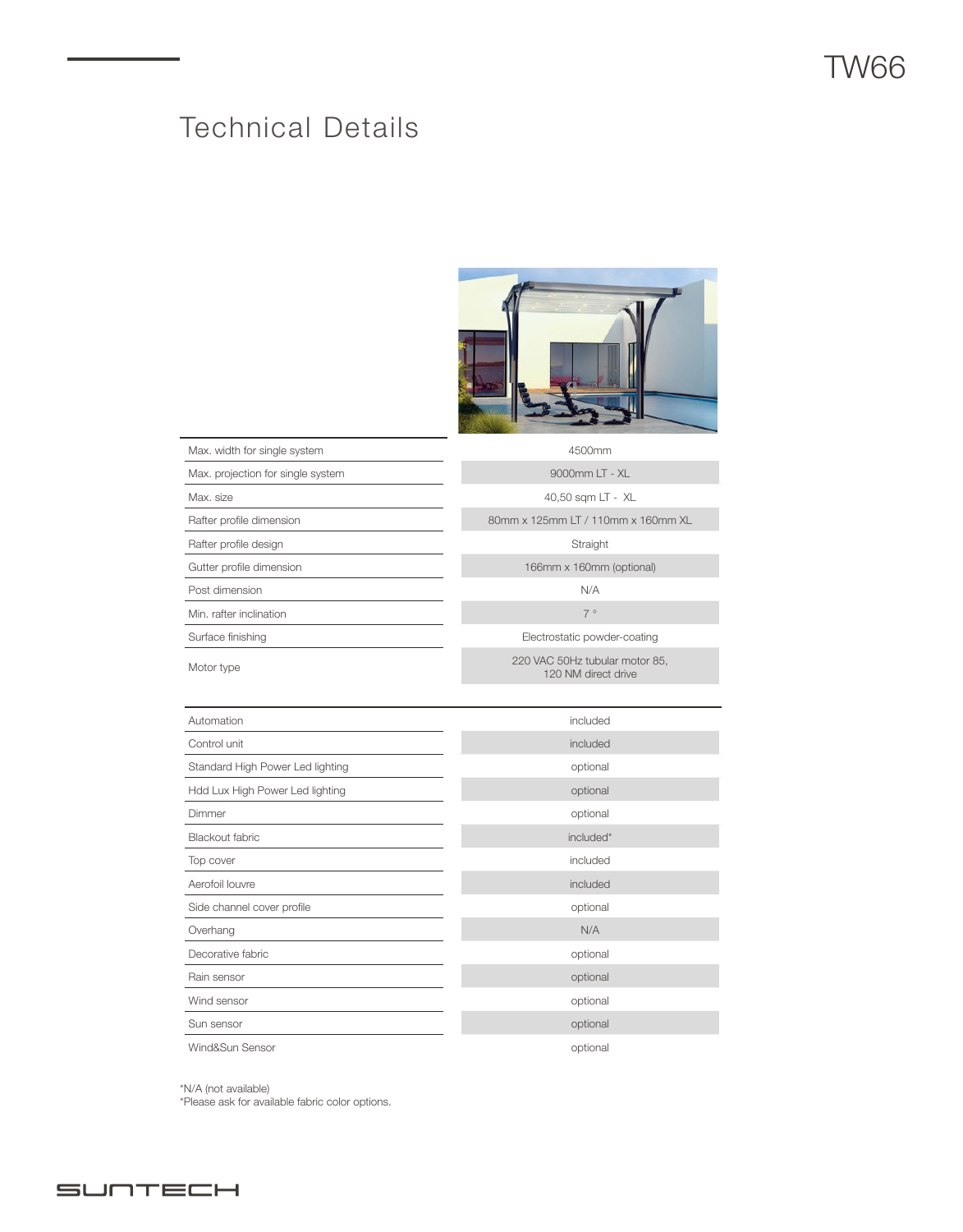



### Rafter stormguard edge seal

The rafter Stormguard edge seal stops water from dripping over the side of the system by providing a soft cushioning barrier along the side of the system.

### F3 Eight wheel slider

Four horizontal & four vertical rollers working together for perfectly smooth operation every time. The F3 eight wheel system is proven to remove the jamming issue that occurs with the 4 wheel system and can take loads of upto 600KG.



#### Fabric anti-drop edge cord with electrical cable

The fabric anti-drip edge cord with integrated lighting electrical cable works in conjunction with the Stormguard edge seal to prevent any water leaks over the side of the system.



#### Gutter stormguard seal

The Stromguard gutter seal provides a perfect seal to prevent water leaks along the front of the system from driving rain of splashing from the gutter.

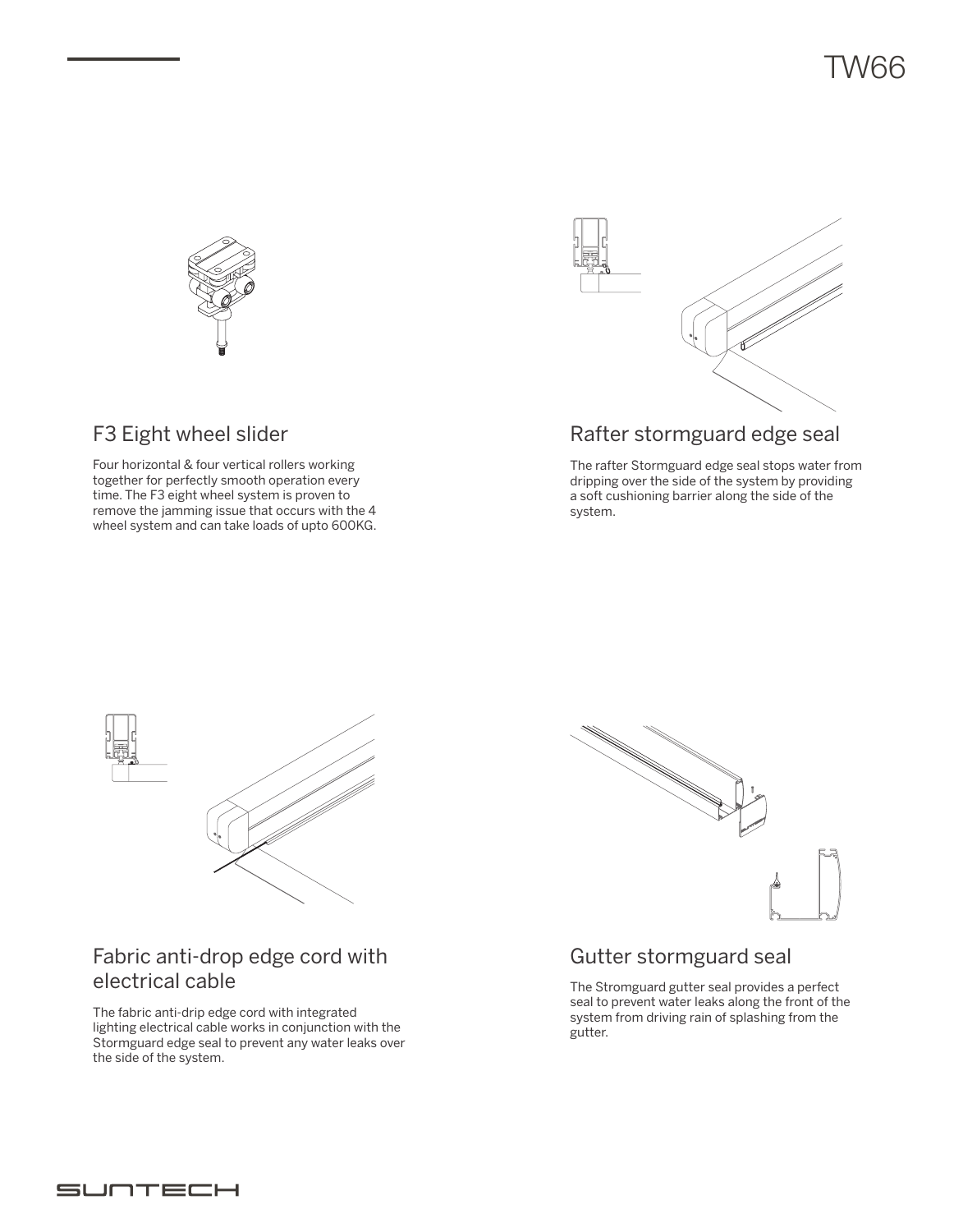

### Hood stormguard seal

The Stormguard hood seal provides the perfect seal to prevent driving rain&wind coming in under the hood profiles.



### F3 slider easy clip installation

The F3 system has been designed for ease of use, to save time on installations and reduce the number of staff required. Each F3 slider can take loads of upto 600KG once in place.



## F3 slider and fabric profile assembly

The system has been designed for ease of assembly to save time on installations and reduce the number of staff required.



### Motorbox support & hood support profile easy installation

Each support profile is easy to install and simple to adjust at the time of installation.

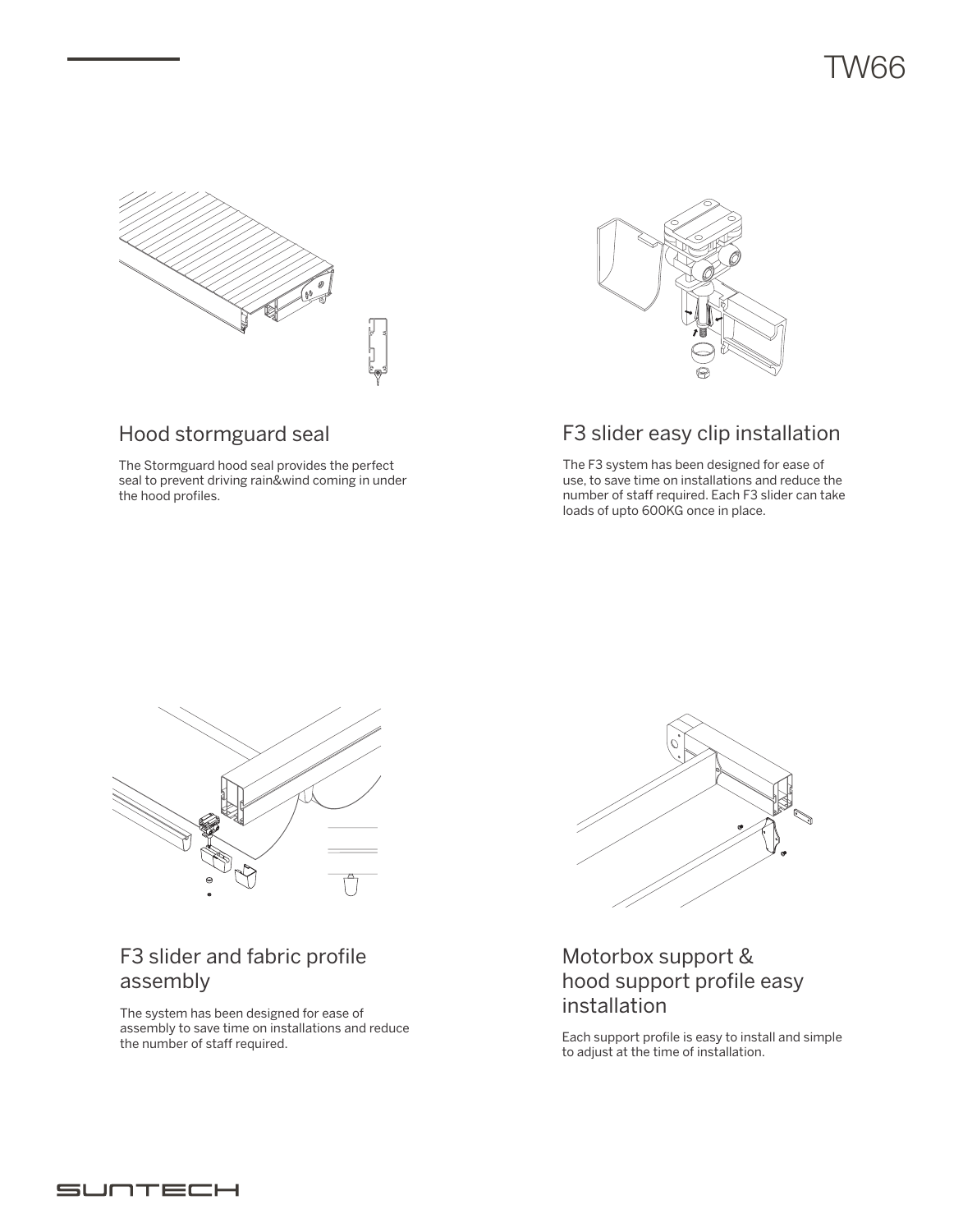

### Rafter profile with side channels for easy installation

The Suntech rafter profiles are designed with functional side channels for easy installation.



## Hood profile sheets

Suntech's hood profile sheets provide an attractive covering solution for the system when not in use. The low profile aesthetic design offers additional protection to the system with a chic touch.



### Side channel cover profile for conveyor rafters.

The cover profile is designed to complete compact view of the rafters.



### Gutter flush with rafter

Gutter solution when the system is installed next to a wall or no overhang of the gutter is required.





## Aerofoil Louvres

The addition of Aerofoil louvres can provide added shade when the system is closed.



## Compact 26rpm direct drive motor box

The Suntech direct drive motor system is a quick and efficient system that drives all conveyor rafters at the same time. The low profile design also allows the fabric to be stored underneath the motor which saves additional space.